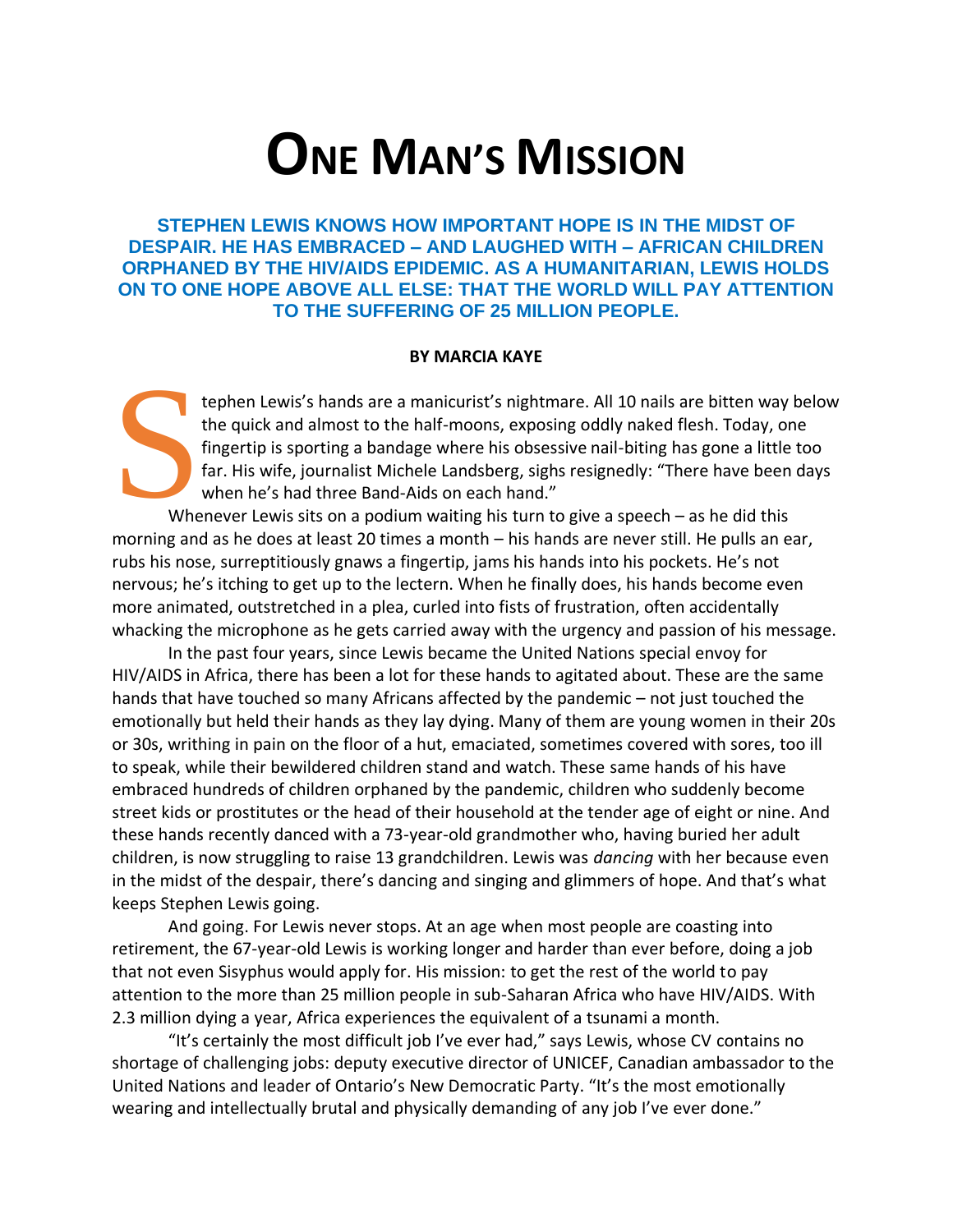The Toronto-based Lewis travels almost continually. He'll say, "When I was speaking in New York yesterday…" or "Two Saturdays ago in Lesotho…" or "When I go to Malawi on Monday…." He's often described as tireless, but in truth he's so dramatically sleep-deprived and jet-lagged that when he recently stopped moving long enough to sit down and cuddle his newborn grandson, he almost fell asleep.

As if he wasn't busy enough, two years ago he added another sideline. Frustrated with the glacial pace of government response to the pandemic, he created the Stephen Lewis Foundation to bring solace and hope at a grassroots level to people living and dying with AIDS. Increasingly, those people are women. In cultures of extreme gender inequality, women, whether married or not, are unable to say no to sex or to insist on condoms. That's why more than three-quarters of 15-to-24-year-olds infected in sub-Saharan Africa are female. In many areas, women and girls are becoming an endangered species.

### **"THERE'S ONE NURSE FOR 80 TO 90 BEDS. ALUMINUM COFFINS ARE WHEELED IN ON A REGULAR BASIS TO TAKE OUT THE DEAD. AND THE PEDIATRIC WARDS" – HERE HIS VOICE CATCHES – "ARE EVEN WORSE"**

\_\_\_\_\_\_\_\_\_\_\_\_\_\_\_\_\_\_\_\_\_\_\_\_\_\_\_\_\_\_\_\_\_\_\_\_\_\_\_\_\_\_\_\_\_\_\_\_\_\_\_\_\_\_\_\_\_\_\_\_\_\_\_\_\_\_\_\_\_\_\_\_\_\_\_\_\_\_

\_\_\_\_\_\_\_\_\_\_\_\_\_\_\_\_\_\_\_\_\_\_\_\_\_\_\_\_\_\_\_\_\_\_\_\_\_\_\_\_\_\_\_\_\_\_\_\_\_\_\_\_\_\_\_\_\_\_\_\_\_\_\_\_\_\_\_\_\_\_\_\_\_\_\_\_\_\_

The need for help is dramatic. "Picture a hospital with two or three people to a bed," says Lewis, "and, more often than not, someone under the bed on the concrete floor. In our system, every one of these would be in intensive care. There's one nurse for 80 to 90 beds. Aluminum coffins are wheeled in on a regular basis to take out the dead. And the pediatric wards" – here his voice catches – "are even worse." Infected mothers routinely pass on the virus to their unborn children, all for the want of a four-dollar pill that prevents transmission.

Lewis, haunted by the devastation, has been striving almost incessantly for change. He's reluctant to acknowledge how many hours he works. But when pressed he says, not with braggadocio but with some embarrassment, "Honestly? I work 17 to 19 hours a day." At seven days a week, that's the equivalent of three full-time jobs. He has no time for TV or movies and no hobbies whatsoever. "I understand there's a dimension of irrationality, perhaps instability, to what I do," he says with a self-deprecating smile. "I'm not pretending mine is an admirable existence."

Yet many consider it to be supremely admirable. Lewis gets standing ovations almost every time he speaks. In 2003 he received Canada's highest honour, a Companion of the Order of Canada, and was also named *Maclean's* first-ever Canadian of the Year. Last fall he ranked 17<sup>th</sup> on CBC-TV's list of 100 Greatest Canadians. People frequently tell him, much to his discomfiture, he's their hero. At a global AIDS awareness panel in London, British actress Emma Thompson gushed, "You are a god!"

Indeed, as an orator he's divine, speaking without notes, effortlessly moving his audiences to laughter and tears, the words flowing with such ease and grace and passion that he almost turns English into a romance language. But in person, Lewis is disarmingly human. He's a man who's shorter than his onstage presence would suggest, who's a three-time university dropout, who doesn't exercise (unless you count running for planes), who's as impulsive as he is intense, whose wife is a breast cancer survivor and whose daughter is a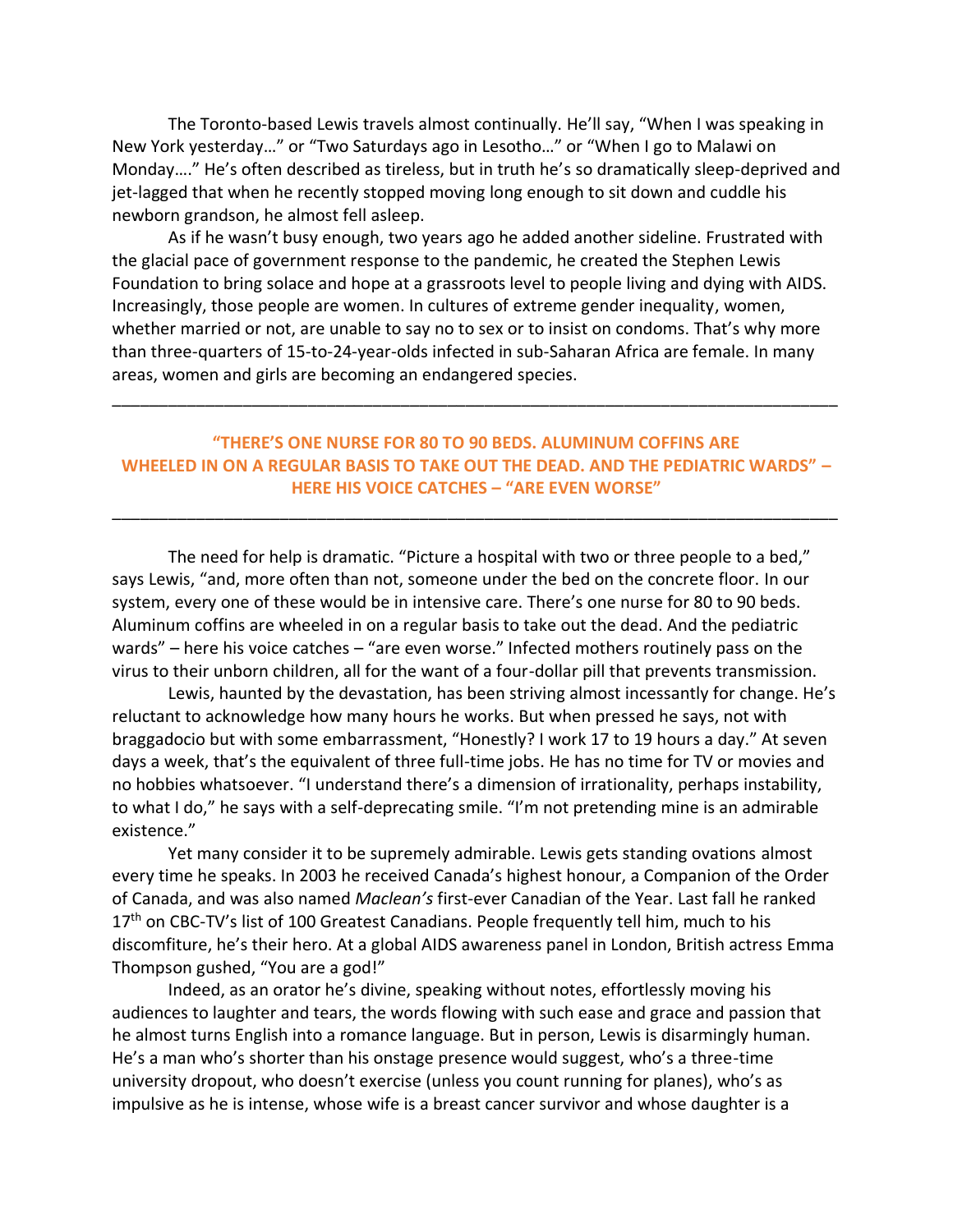lesbian single mother. And the continent he's so desperate to save is the same continent that once threw him in jail. After all, the local authorities thought, what white guy in his right mind would be travelling across the vast Sudanese wilderness unless he was a spy?

Perhaps the entire Lewis clan has been destined for illustrious and very public careers. Stephen's father was David Lewis, national secretary for the Co-operative Commonwealth Federation (CCF) and chief architect of its successor, the New Democratic Party (NDP). Stephen's wife, Michele Landsberg, is a writer who, over 25 years with the *Toronto Star*, became Canada's best-read columnist. Their son is Avi Lewis, former host of CBC-TV's "counterSpin" and CityTV's "The New Music" and now a documentary filmmaker. Avi's spouse and fellow filmmaker is Naomi Klein, activist and author of the international bestseller *No Logo*. Stephen's elder daughter is Ilana Landsberg-Lewis, a U.N. human rights lawyer until she moved back to Toronto to help her father run the foundation. His younger daughter is Jenny Lewis, casting director for prominent Canadian films such as *Ararat.*

But the Lewis family's origins are remarkably humble. Stephen's grandparents, Maishe and Rose Losz, grew up in the tiny Russian-Jewish community of Svisloch. The village was continually being invaded – first by the Russian army, then by the German army, then by the Bolsheviks. At one point the family, including six-year-old David, survived by hiding out for days in a cellar.

The Losz family changed their named to Lewis and immigrated to Montreal, settling in The Main, the poor immigrant neighbourhood made famous in Mordecai Richler's novels. While Maishe operated a sandwich concession stand, David taught himself English, going on to win a Rhodes scholarship to Oxford and finish a law degree. On his return to Canada, he chose to forgo law in favour of spreading social democracy across the country. He often left his whipsmart but desperately lonely wife, Sophie, to raise their four children alone in an upstairs flat in Ottawa.

## **AT HIS NOMINATION CONVENTION, LEWIS, OUTRAGEOUSLY IMPULSIVE, BLINDSIDED LANDSBERG BY ANNOUNCING THEIR ENGAGEMENT – WITHOUT HAVING OBTAINED HER CONSENT FIRST**

\_\_\_\_\_\_\_\_\_\_\_\_\_\_\_\_\_\_\_\_\_\_\_\_\_\_\_\_\_\_\_\_\_\_\_\_\_\_\_\_\_\_\_\_\_\_\_\_\_\_\_\_\_\_\_\_\_\_\_\_\_\_\_\_\_\_\_\_\_\_\_\_\_\_\_\_\_\_

\_\_\_\_\_\_\_\_\_\_\_\_\_\_\_\_\_\_\_\_\_\_\_\_\_\_\_\_\_\_\_\_\_\_\_\_\_\_\_\_\_\_\_\_\_\_\_\_\_\_\_\_\_\_\_\_\_\_\_\_\_\_\_\_\_\_\_\_\_\_\_\_\_\_\_\_\_\_

It was clear from early on that Stephen, the eldest child, possessed a natural eloquence, often giving little speeches for family and friends. He also had a precocious sensitivity. According to a letter his mother wrote to his father, one day Stephen said, "I don't know why I feel so shy suddenly. My heart seems to be jumping around inside of me. Perhaps I could just sit down in this chair, and we could have a dish-cushion." He was six.

When the family moved to Toronto, Stephen's skills as an orator were unmatched. In high school he gave speeches on world hunger. He won a debating contest whose prize was a trip to the U.N. He was elected president of the student council without ever having served in a lesser position, which caused his detractors to call him pretentious.

He provoked other labels, too. "We called him Jesus," laughs Alan Borovoy, who worked with Lewis as counsellor at a Jewish summer camp near Huntsville, Ont. "It was partly because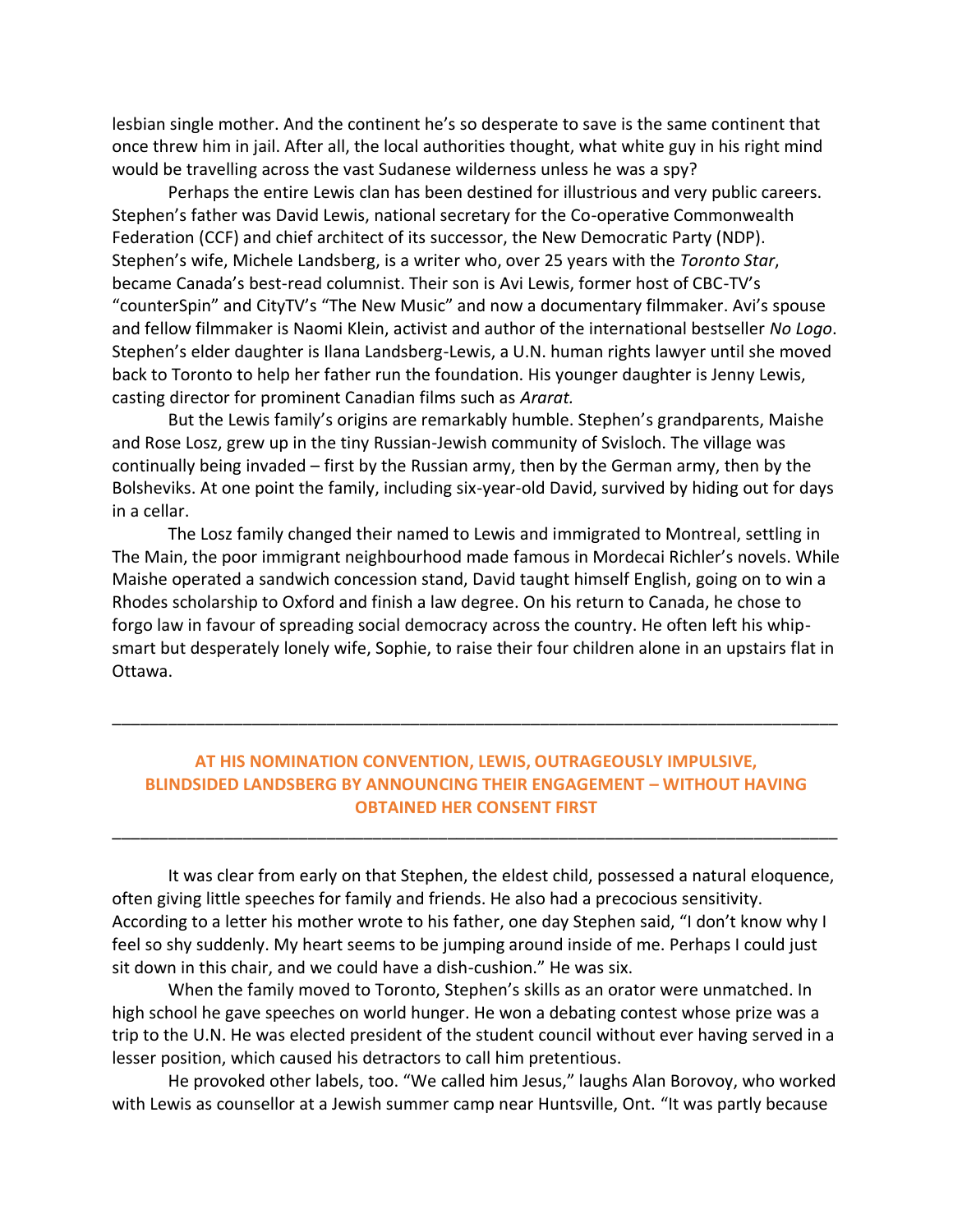of his physical appearance – in the middle of summer he looked emaciated and wan, while the rest of us were tanned and fit. But also, we used to kid him that he had a martyr's complex. He was so driven that he didn't think he was doing a good job unless he stayed up half the night and made himself sick." Borovoy, general counsel for the Canadian Civil Liberties Association, recalls that instead of organizing the usual camp games, Lewis always planned something wildly ambitious such as a re-enactment of the Hungarian Revolution, with campers divided into workers, peasants and students – and someone parachuting out of a plane.

While still in his teens, Lewis became involved in CCF campaigns, often taking his younger brother and twin sisters with him. He had big, outrageous, dramatic ideas to promote candidates. During a campaign to elect Andrew Brewin, he spray-painted 'Vote Andrew Brewin CCF' all over the roads in fluorescent green. The cops went nuts.

Lewis enjoyed the University of Toronto, but his horror of exams forced him to repeat second year, then to drop out in fourth year. He tried two different law schools but dropped out both times. "I have no degrees," he says. "I was a lousy student." (He has, however, received 20 honorary degrees – and counting.)

Moving to London, England, to work as a researcher for an organization called Socialist International, Lewis talked his way into representing Canada at a World Assembly of Youth in Ghana. Intending to stay in Africa a week, he stayed two years. He was captivated by the people, the music, the laughter, the energy, the community spirit. He taught school in Ghana, then became principal of a small high school in Nigeria. While travelling through Sudan, he was jailed as a suspected British spy. "It was only for a few days," he says with a shrug. "They brought me a Coke, so I figured they probably weren't planning to kill me."

Lewis would have stayed in Africa if not for Tommy Douglas, head of the newly formed NDP, who persuaded him to return to Canada to help build the party. Michele Landsberg, a volunteer canvasser, wasn't thrilled at the prospect of going to Lewis's pep talk. "I thought he must be pretty square," she remembers. "But he was so vibrant, so galvanizing, and wow! I was simply stunned."

Lewis was equally attracted to the dark, petite, vivacious Landsberg. On their first date, which she recalls included a fair amount of "necking," he asked her to marry him. "I laughed with astonishment and said, 'You must be crazy,'" says Landsberg.

A few weeks later, at his nomination convention, Lewis, outrageously impulsive, blindsided her by making a public announcement about their engagement – without having obtained her consent first. Somehow, the budding feminist, who was anti-marriage on principle, didn't argue – "You can't fight against life forces," she says – and they were married shortly afterward. When they moved in together and unpacked their clothes, there was still African sand in the cuffs of his trousers.

Elected to the Ontario legislature at the age of 25, Lewis, dubbed The Boy Wonder, was beginning to follow the pattern set by his own workaholic father. When the children started arriving – first Ilana, then Avi and Jenny – he was away much more than he was home. But Landsberg says, "David had been an absentee father, which was very painful to Stephen. Stephen took great pains *not* to be like that." He took the kids on campaigns with him. They loved it, but media criticized him for allegedly exploiting his children for political gain.

Their youngest daughter, Jenny, says that during his absences, his family was never far from his mind. After one trip to New Zealand and Japan, he brought her about 50 soap boxes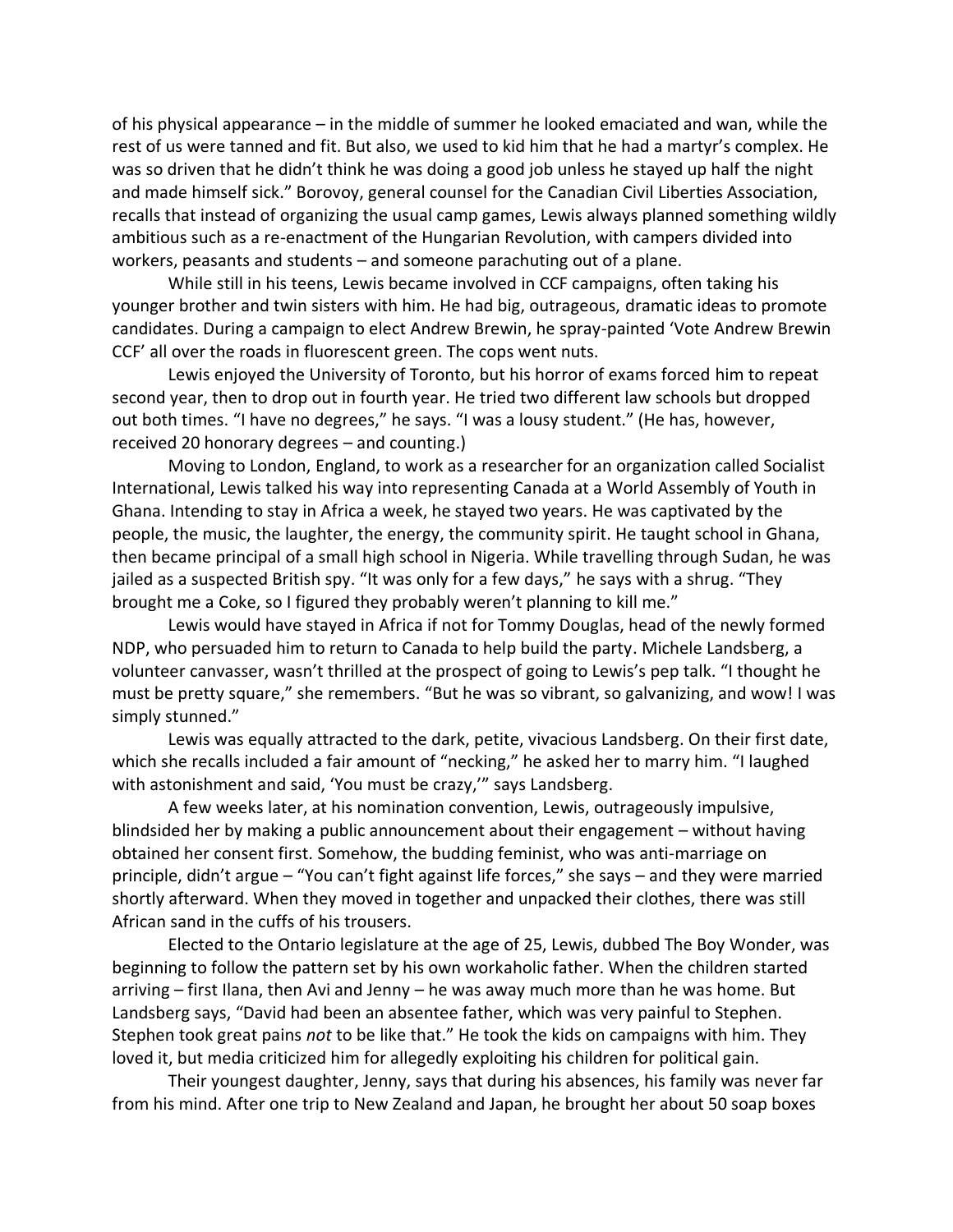from hotels. When she thanked him for the soap, he said, "Did you open them?" In the first one, she found not soap but a pair of earrings. The second box revealed a ring. Each box contained a different tiny gift. "It must have taken him hours," Jenny says. "Such a busy man with so many commitments – it was totally lovely."

No matter how hectic life got, Lewis kept his outrageous sense of humour. One day when his normally punctual daughter Ilana was late for high school, she asked her father to write her an excusatory note. Lewis happily obliged. "Dear Teacher," he wrote, "Ilana is late for school due to parental neglect and inclement weather." Ilana was mortified, but the teacher burst out laughing.

### **HE LEFT EVERY JOB – POLITICS, HIS AMBASSADOR ROLE AND HIS UNICEF POSITION – BEFORE BECOMING ELIGIBLE FOR A PENSION**

\_\_\_\_\_\_\_\_\_\_\_\_\_\_\_\_\_\_\_\_\_\_\_\_\_\_\_\_\_\_\_\_\_\_\_\_\_\_\_\_\_\_\_\_\_\_\_\_\_\_\_\_\_\_\_\_\_\_\_\_\_\_\_\_\_\_\_\_\_\_\_\_\_\_\_\_\_

Still, when it comes to his work, Lewis couldn't be more serious. His sister, Janet Solberg, who helps him research his speeches, says that to help him prepare for a speech to a national child-care conference last year in Winnipeg, she sent him 916 pages of background material. "He read all 916 pages," Solberg says, "including all the appendices and tables."

Lewis never stayed in a job for the money. He left every job – politics, his ambassadorial role and his UNICEF position – just before being eligible for a pension. In every job, he has always held absolutely rigidly to his belief in social justice and equality and his sharp sense of right and wrong. When Landsberg and Lewis were struggling financially, the owner of a ski resort offered the young MPP and his family an honorary membership. Landsberg says, "I was just about to say, 'That's great!' but Stephen said under no circumstances would we be able to accept. His integrity is absolutely unwavering."

Likewise, there's little difference between his public and private lives. He had always argued publicly for gay rights; when his daughter Ilana came out to her parents as a lesbian at age 25, he was unfailingly supportive. Ilana says, "He was downright jocular about the whole thing. He said, 'Oh, thank God! I was afraid you were going to marry one of those guys you were going out with!'" Ilana is now the single mother of two young boys, three-year-old Zev and infant Yoav, by sperm donor. Lewis jokingly refers to the father of his grandchildren as "our sperm-in-law." The whole gang – Lewis, Landsberg, kids, spouses and grandchildren – take an annual holiday together in Costa Rica, during which Lewis breaks occasionally from his laptop to sit by the pool or play with Zev on the beach.

Becoming a grandfather has been a revelation for Lewis. "It's just the most wonderful and lovable thing in the world to watch your grandchildren grow," he says. While he's meticulous about the hundreds of files in his home office, he'll let Zev wander in, shout, "*My* files!" and dump them all over the floor. Lewis smiles indulgently, then, after Zev leaves the room, quietly picks up the papers and refiles them.

Even Lewis's grandchildren can't keep him from his work. They may even serve to spur him on as they stand in stark contrast to the estimated 20 million children who will be